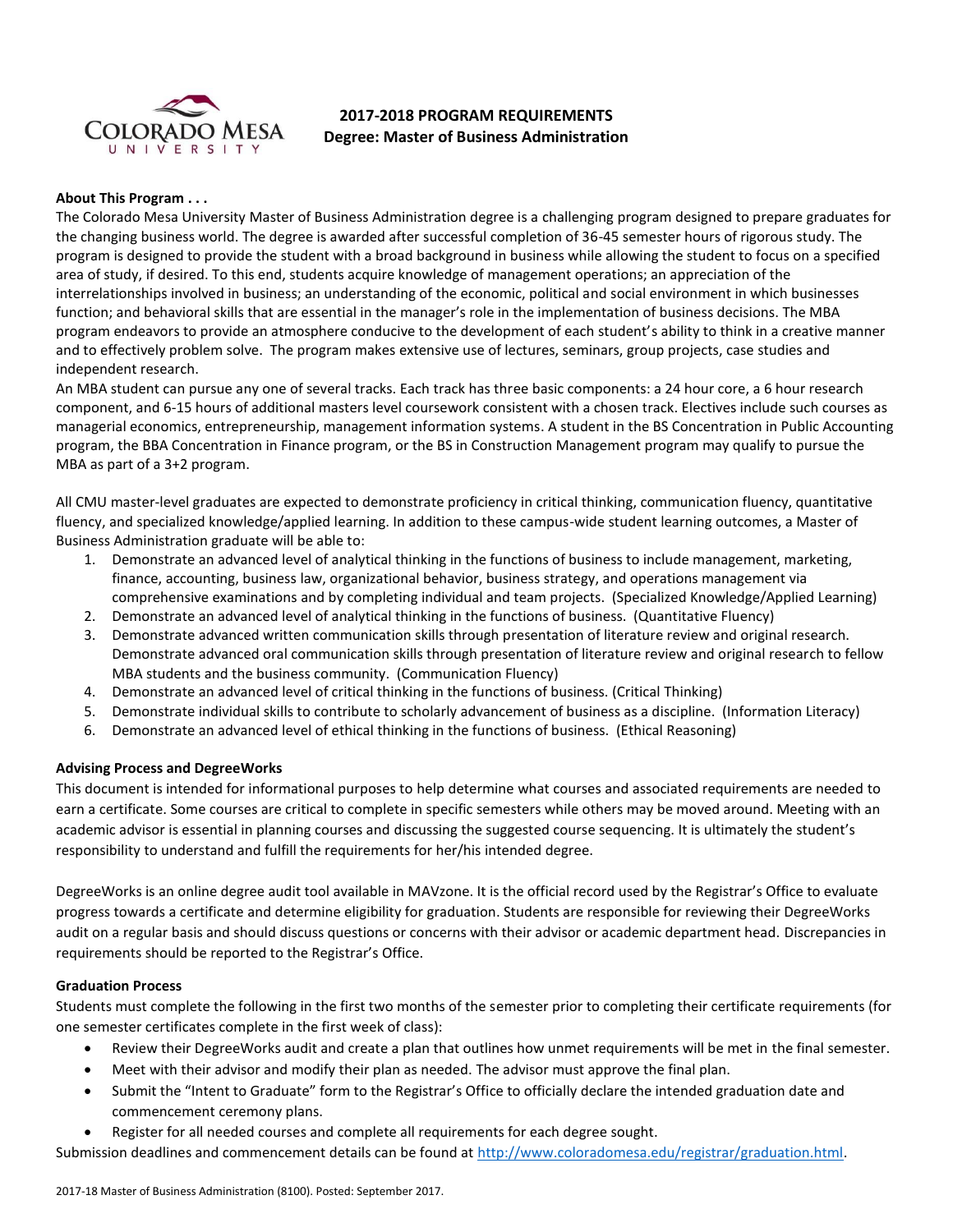If your petition for graduation is denied, it will be your responsibility to apply for graduation in a subsequent semester. Your "Intent to Graduate" does not automatically move to a later graduation date.

## **INSTITUTIONAL GRADUATE DEGREE REQUIREMENTS**

The following institutional requirements apply to all CMU graduate-level degrees. Specific programs may have different requirements that must be met in addition to institutional requirements.

- Graduate certificates consist of a minimum of 5 credit hours. Master's degrees consist of a minimum of 30 credit hours. Doctoral degrees consist of a minimum of 60 credit hours
- All credits in a graduate program must be minimally at the 500-level.
- At least fifty percent of the credit hours must be taken at CMU.
- Students must achieve a 3.00 cumulative GPA or higher in all CMU coursework.
- A course may only be used to fulfill one requirement for each degree/certificate.
- Capstone exit assessment/projects (e.g., Major Field Achievement Test) requirements are identified under Program-Specific Requirements.
- The Catalog Year determines which program sheet and certificate requirements a student must fulfill in order to graduate. Visit with your advisor or academic department to determine which catalog year and program requirements you should follow.
- See "Requirements for Graduate Degrees and Certificates" in the catalog for a complete list of graduation requirements.

## **PROGRAM-SPECIFIC REQUIREMENTS**

- An applicant must:
	- **POSSESS an undergraduate degree from a regionally accredited college or university;**
	- Demonstrate evidence of a strong academic background and the ability to pursue advanced study;
	- **•** Demonstrate evidence of appropriate English, reading, and writing skills;
	- Demonstrate critical thinking skills;
	- Have earned a GPA of 3.0 or better from the most recent 60 credit hours of course work earned toward a bachelor's degree, including required leveling courses;
	- Have a cumulative 3.0 GPA or better in prior graduate work;
	- Take the GRE or GMAT and have results sent to the MBA Office.
	- Write a 750-word essay in APA style on an assigned, important global business current topic, demonstrating potential for MBA-level writing ability. The essay is written in a controlled setting. See MBA Office to schedule.
	- **Provide a current resume containing a detailed work history;**
	- **Provide two professional and/or academic recommendations;**
	- **Interview, if required, with members of MBA Committee;**
	- Meet other program admission requirements as determined by the MBA Director/Committee;
- An international student must take the TOEFL and achieve a score of 550 or higher, and meet other requirements as specified under International Student Admission criteria.
- An applicant must demonstrate—through academic transcripts, CLEP, or a formal test-out process—an appropriate background in Financial Accounting, Business Information Technology, Managerial Finance, Principles of Management, Principles of Marketing, and Business Statistics. An applicant without this background will be required to score at a sufficient level on an entrance qualifying examination administered by the CMU MBA Office. The exam will cover the topics listed above. A student can prepare for the exam through independent study based on a program-supplied study guide. CMU courses that provide that background are: ACCT 201 - Financial Accounting, CISB 101 - Business Info Technology, FINA 301 - Managerial Finance, MANG 201 - Principles of Management, MARK 231 - Principles of Marketing, and CISB 241 or STAT 241 - Intro to Business Analysis. This requirement must be met prior to acceptance to the MBA.
- 36-45 Semester Hours are required for the MBA Degree.
- No class grade lower than "B" will be counted in the degree.
- It is the student's responsibility to read, understand, and follow all policies and procedures in the MBA Handbook.
- Prior to completing his/her first semester or first six hours of the program a student must file a Degree Planning Sheet with the MBA office to delineate that student's specific degree requirements.
- Admission to the program also follows all general admissions policies & procedures for graduate programs outlined in the university catalog.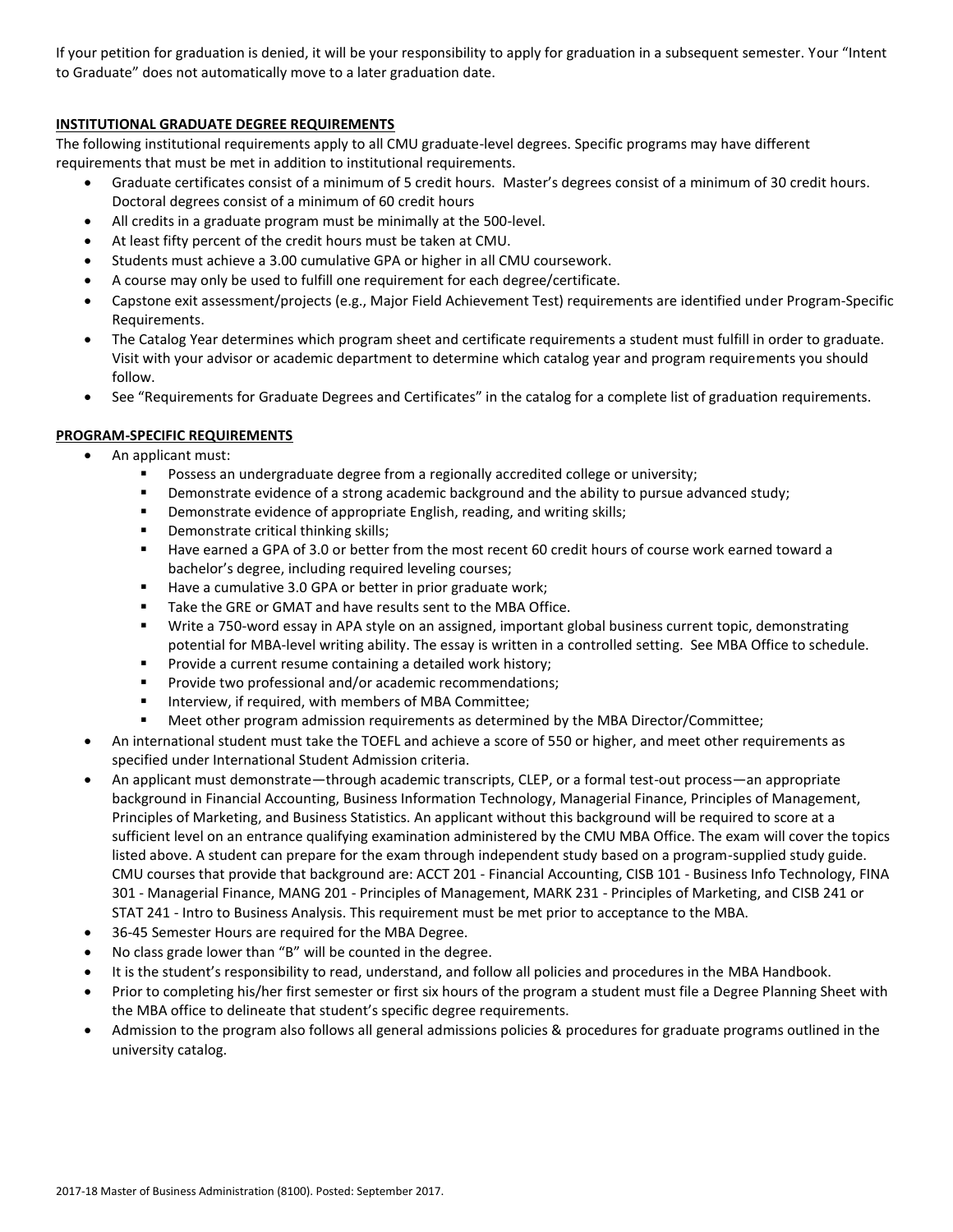**MASTER OF BUSINESS ADMINISTRATION REQUIREMENTS** (36-45 semester hours, must pass all courses with a grade of "B" or higher.)

**Required MBA Core Courses** (24 semester hours)

- ACCT 500 Managerial Accounting (3)
- $\Box$  BUGB 500 Advanced Business Law and Ethics (3)
- ECON 530 Managerial Economics (3)
- $\Box$  FINA 500 Financial Strategy (3)
- MANG 501 Operations Management (3)
- MANG 510 Leading Organizations (3)
- MANG 590 Business Strategy (3)
- MARK 500 Marketing Strategy (3)

**MBA Research Component** (6-9 semester hours) Complete one of the following options:

Option 1

- BUGB 530 Research Design (3)
- BUGB 595 Research Practicum (3)

## Option 2

Research Design Course Approved by the MBA Director \_\_\_\_\_\_\_\_\_\_\_\_\_\_\_\_\_\_\_\_\_\_\_\_\_\_\_\_\_\_\_\_\_\_\_\_\_\_ (3)

- $\Box$  BUGB 590 MBA Thesis I (3)
- $\Box$  BUGB 592 MBA Thesis II (3)
- **Track** (6-15 semester hours) Select at least one of the following tracks:

Professional Track (6 semester hours)

Select 6 semester hours of 500-level electives from the list below or from 500-level courses in Department of Business as approved by MBA Director.

ACCT 505 - Advanced Fraud & Forensic Accounting (3)

- BUGB 510 Global Business (3)
- BUGB 520 Seminar in Current Business Topics (3)
- CISB 500 Management of Information Systems (3)
- CISB 505 Advanced Project Management (3)
- CISB 560 Electronic Commerce Systems (3)
- ECON 505 Advanced Econometrics (3)
- HRMA 520 Human Resource Management (3)
- ENTR 550 Entrepreneurship (3)
- MANG 500 Advanced Management Theory (3)
- MANG 540 Advanced Quantitative Methods (3)
- \_\_\_\_\_\_\_\_\_\_\_\_\_\_\_\_\_\_\_\_\_\_\_\_\_\_\_\_\_\_\_\_\_\_\_\_\_\_\_\_\_\_\_\_\_\_\_\_\_\_\_\_\_\_\_

\_\_\_\_\_\_\_\_\_\_\_\_\_\_\_\_\_\_\_\_\_\_\_\_\_\_\_\_\_\_\_\_\_\_\_\_\_\_\_\_\_\_\_\_\_\_\_\_\_\_\_\_\_\_\_

Thesis Track (3 semester hours)

This track is available only to those students who are approved to do the 9-hr Thesis Research Component. Select 3 semester hours of 500-level electives from the Professional Track electives listed above.

\_\_\_\_\_\_\_\_\_\_\_\_\_\_\_\_\_\_\_\_\_\_\_\_\_\_\_\_\_\_\_\_\_\_\_\_\_\_\_\_\_\_\_\_\_\_\_\_\_\_\_\_\_\_\_

Management Information Systems Track (6 semester hours)

- $\square$  CISB 500 Management of Information Systems (3)
- CISB 505 Advanced Project Management (3)

Sports Management Track (6 semester hours)

- $\Box$  KINE 500 Facility and Equipment Management in Sport (3)
- KINE 510 Event and Program Management in Sport (3)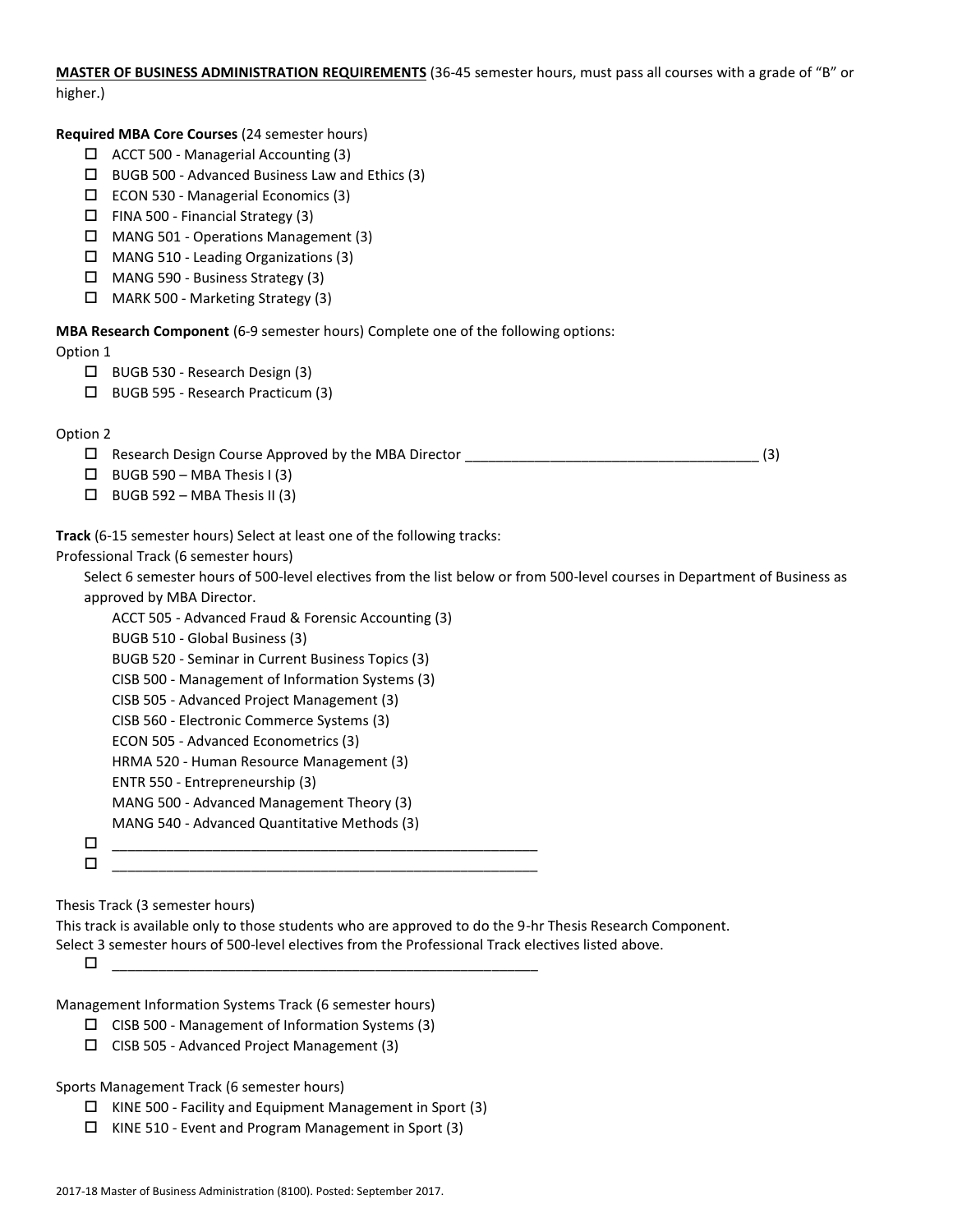Corporate Trainer Track (9 semester hours)

EDUC 591 - Foundations of Curriculum, Instruction, and Assessment (9)

Medical Informatics Track (15 semester hours)

- $\Box$  HSCI 501 Health Informatics I: Data Analysis (1)
- HCSI 506 Health Informatics II: Project Design & Implementation (2)
- $\Box$  NURS 502 Health Information Systems (3)
- NURS 505 Quality Assessment and Improvement in Health Care Setting (3)
- $\Box$  CISB 500 Management of Information Systems (3)
- CISB 505 Advanced Project Management (3)

# **Other Requirements**

The following three items must be passed in the last spring semester:

- □ Written Comprehensive Exam
- □ Written Research Report
- □ Oral Research Presentation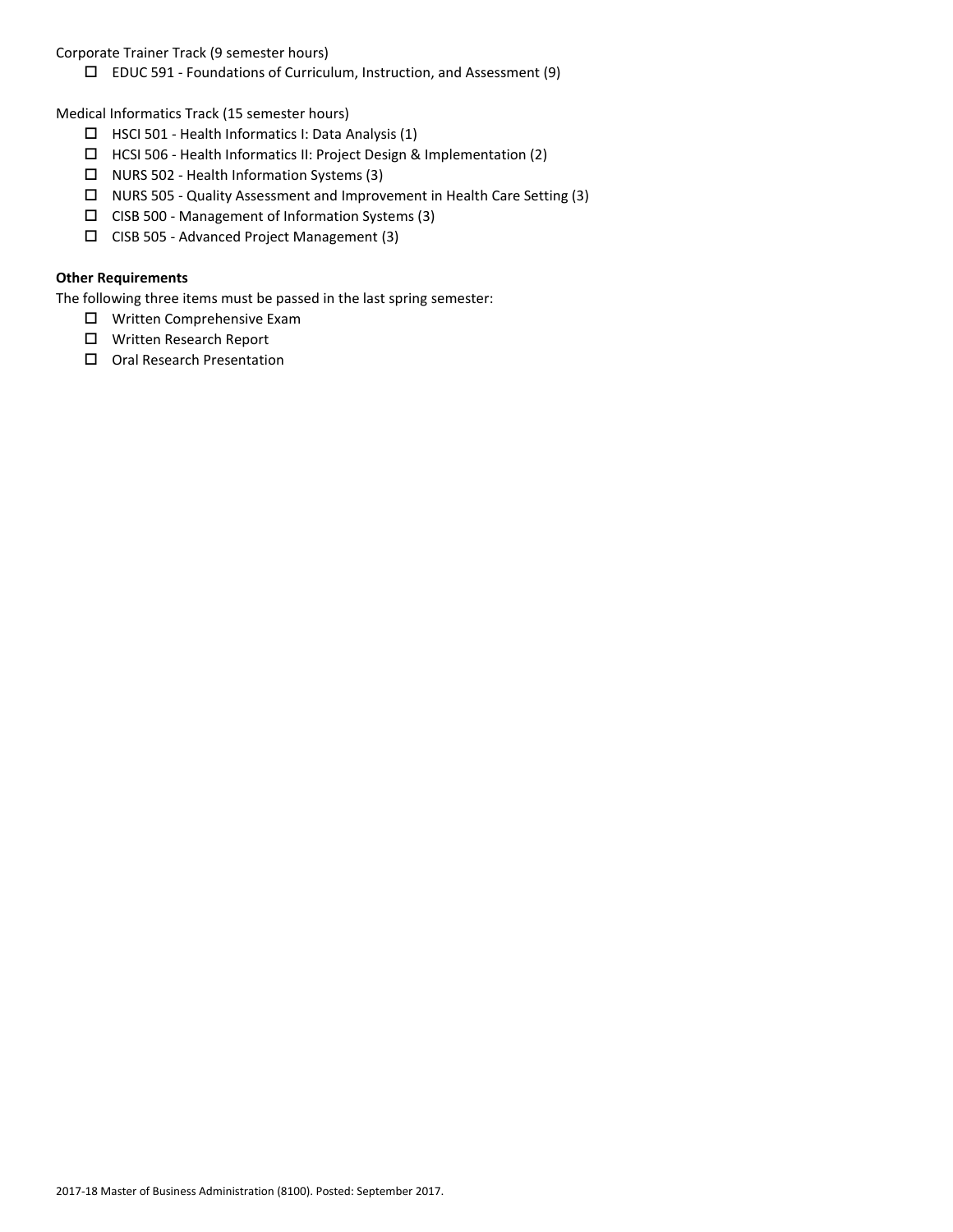## **Bachelor Degree/MBA 3+2 Concurrent Enrollment Program**

Admission into in the Bachelor Degree/MBA 3+2 Concurrent Enrollment Program is an application process, which must be approved by the MBA Program.

Admission is restricted to those students who meet the following criteria in addition to all the criteria for the MBA program.

- 1. Must be accepted into one of the following four-year bachelor degree programs:
	- BS in Accounting, Public Accounting Concentration
	- BBA, Finance Concentration
	- BS in Construction Management
- 2. Must be classified as a senior (i.e., at least 90 credit hours including hours in which student is currently enrolled and for which the student is registered for a future semester.).
- 3. Must have completed the number of additional hours in the bachelor degree major as specified by that program's faculty
- 4. Must have completed or be enrolled in specific courses in the bachelor degree major as specified by that program's faculty.
- 5. Must have at least a 3.00 overall GPA.
- 6. Must have at least a 3.00 GPA in courses in the student's declared major.
- 7. Must submit a 3+2 Concurrent Enrollment application form to the MBA Office.
- 8. Must submit to the bachelor degree department representative and to the MBA Office, a program completion plan demonstrating how all remaining bachelor degree requirements and all MBA requirements will be met in two years.
- 9. Must provide to the MBA Office a letter of recommendation from a faculty member in the bachelor degree department.
- 10. Must complete the MBA program admission process.
- 11. Must have met with MBA Office and have been approved for study in the 3+2 concurrent enrollment program.

After admission into the Bachelor Degree/MBA Concurrent Enrollment Program, the student:

- 1. Must follow the two year recommended course sequence (see below) for the MBA course component.
- 2. Must notify the MBA Office immediately if justifiable life circumstances do not allow the student to complete both undergraduate and graduate programs within two years of admission into the program.
- 3. Must complete ALL bachelor degree graduation requirements in the same semester or prior to completing all MBA graduation requirements.
- 4. Must submit the necessary paperwork to graduate with the bachelor degree to the Business Department with a copy to the MBA Office AND must submit the necessary paperwork to graduate with the MBA to the MBA Office. This requirement must be met before the published deadline in the semester prior to intended graduation.